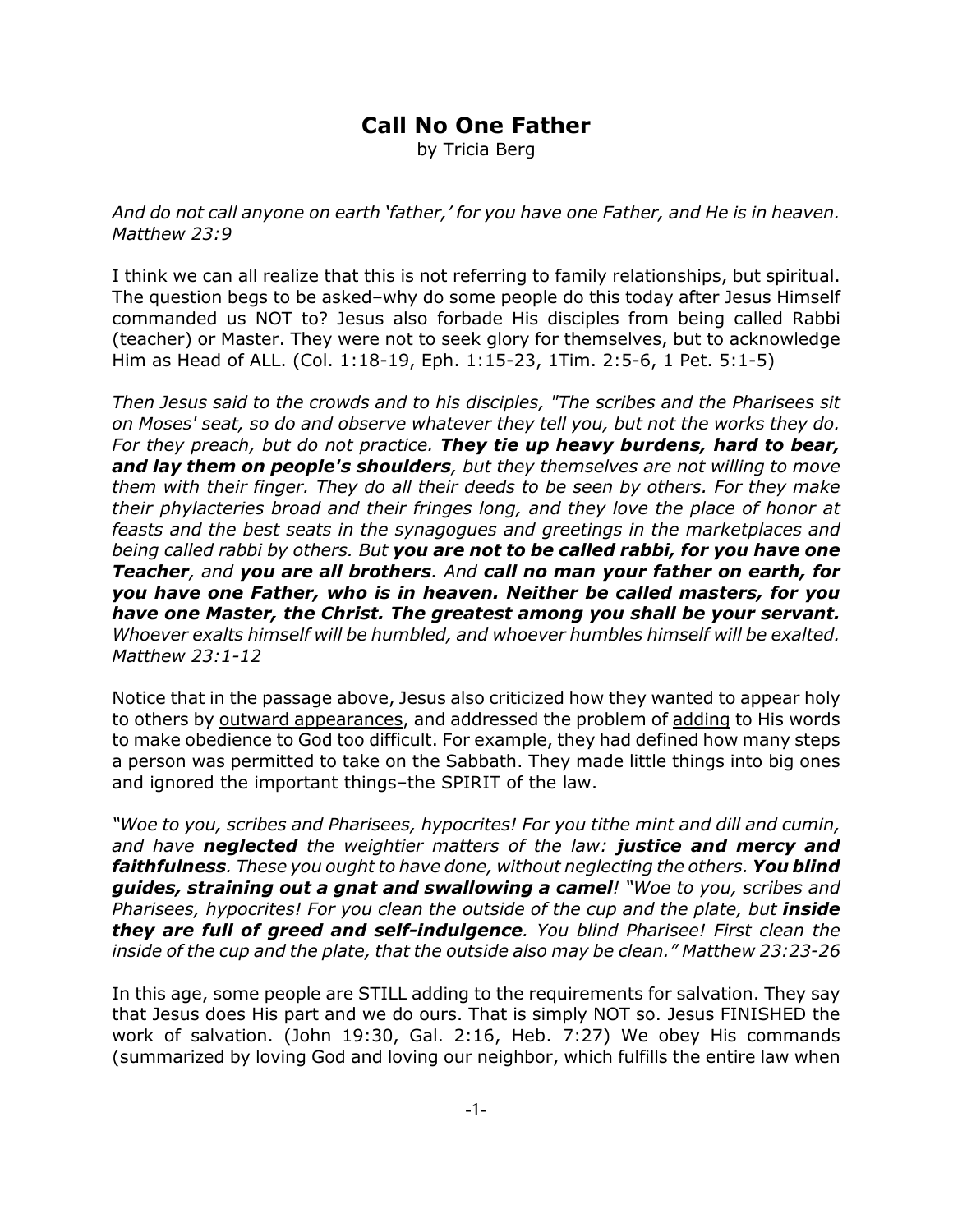truly done - Matt. 7:12, Mark 12:28-34, Rom. 13:8-10) BECAUSE we ARE saved–not because what He did wasn't enough. The fact that He rose from the dead was proof that His sacrifice on our behalf was accepted. (Acts 17:30-31, Rom. 1:4)

*And you were dead in the trespasses and sins in which you once walked, following the course of this world, following the prince of the power of the air, the spirit that is now at work in the sons of disobedience—among whom we all once lived in the passions of our flesh, carrying out the desires of the body and the mind, and were by nature children of wrath, like the rest of mankind. But God, being rich in mercy, because of the great love with which he loved us, even when we were dead in our trespasses, made us alive together with Christ—by grace you have been saved—and raised us up with him and seated us with him in the heavenly places in Christ Jesus, so that in the coming ages he might show the immeasurable riches of his grace in kindness toward us in Christ Jesus. For by grace you have been saved through faith. And this is not your own doing; it is the gift of God, not a result of works, so that no one may boast. For we are his workmanship, created in Christ Jesus for good works, which God prepared beforehand, that we should walk in them. Ephesians 2:1-10*

No amount of works will save a person, and no amount of effort on OUR part will enable us to please God. We must have FAITH and rely on the power of God in order to overcome temptation and do God's will instead of our own (the way we did before He came to dwell in us). (Heb. 11:6, Jam. 1:12-18, Phil. 2:12-16, Gal. 5:16, Rom. 8:5- 9, Eph. 3:16, Col. 1:11, 2Thess. 1:11-12, 2Pet. 1:3-12, Jam. 4:4-10, 1Pet. 5:6-11)

*But now the righteousness of God has been manifested apart from the law, although the Law and the Prophets bear witness to it—the righteousness of God through faith in Jesus Christ for all who believe. For there is no distinction: for all have sinned and fall short of the glory of God, and are justified by his grace as a gift, through the redemption that is in Christ Jesus, whom God put forward as a propitiation by his blood, to be received by faith. This was to show God's righteousness, because in his divine forbearance he had passed over former sins. It was to show his righteousness at the present time, so that he might be just and the justifier of the one who has faith in Jesus. Then what becomes of our boasting? It is excluded. By what kind of law? By a law of works? No, but by the law of faith. For we hold that one is justified by faith apart from works of the law. Romans 3:21-28*

Another practice that Jesus disapproved of was repetitive prayers–again, for the purpose of appearing holy to others.

*"And when you pray, you must not be like the hypocrites. For they love to stand and pray in the synagogues and at the street corners, that they may be seen by others. Truly, I say to you, they have received their reward. But when you pray, go into your room and shut the door and pray to your Father who is in secret. And your Father who sees in secret will reward you. And when you pray, do not heap up empty phrases*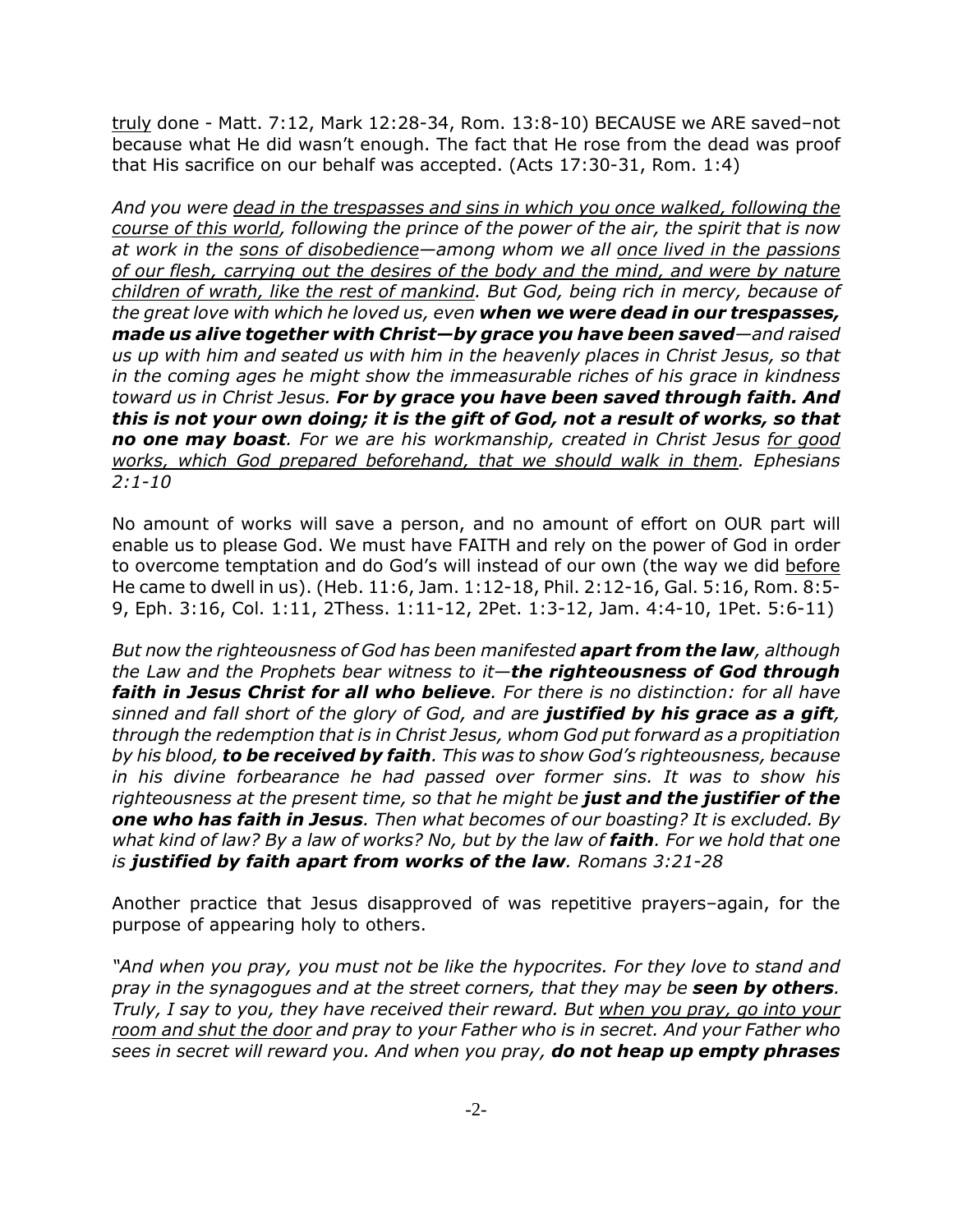*as the Gentiles do, for they think that they will be heard for their many words. Do not be like them, for your Father knows what you need before you ask him." Matthew 6:5-8*

Jesus severely scolded the Jews during the time of His earthly ministry for making their traditions into doctrine. Let's not make that same mistake in this age when we have the benefit of both the Old and New Testaments. Let's show our love for our Savior by treasuring His word and caring more about pleasing Him than others. (Gal. 1:10, 1Tim. 4:16)

*And he said to them, "Well did Isaiah prophesy of you hypocrites, as it is written, "'This people honors me with their lips, but their heart is far from me; in vain do they worship me, teaching as doctrines the commandments of men.' You leave the commandment of God and hold to the tradition of men." And he said to them, "You have a fine way of rejecting the commandment of God in order to establish your tradition!" Mark 7:6-9*

If we truly want to KNOW God, then we need to READ His words OFTEN (and NO other materials have the authority of Scripture–God is not "editing" or "updating" His Word throughout the ages). We need to take what He said into our hearts and put it to use in our DAILY lives. Then we'll be ready for His return.  $\ast$ 

*Indeed, all who desire to live a godly life in Christ Jesus will be persecuted, while evil people and impostors will go on from bad to worse, deceiving and being deceived. But as for you, continue in what you have learned and have firmly believed, knowing from whom you learned it and how from childhood you have been acquainted with the sacred writings, which are able to make you wise for salvation through faith in Christ Jesus. All Scripture is breathed out by God and profitable for teaching, for reproof, for correction, and for training in righteousness, that the man of God may be complete, equipped for every good work. 2 Timothy 3:12-17*

*I appeal to you therefore, brothers, by the mercies of God, to present your bodies as a living sacrifice, holy and acceptable to God, which is your spiritual worship. Do not be conformed to this world, but be transformed by the renewal of your mind, that by testing you may discern what is the will of God, what is good and acceptable and perfect. Romans 12:1-2*

Written by Tricia Berg, (January 2018), 4 pp. inc. digital scrapbook layout If you have been blessed by this article, you are free to share but do not claim as your own or sell, and do not make modifications and attribute them to me. You can download as many free pdf devotional articles as you wish from my blog: http://layoutfortoday.blogspot.com/ (The most recent articles are at the bottom of the page after you click on the "free pdf downloads" tab at the top of the page.) You can also read this article there, where the Bible verses should pop up when you hover over the cites.